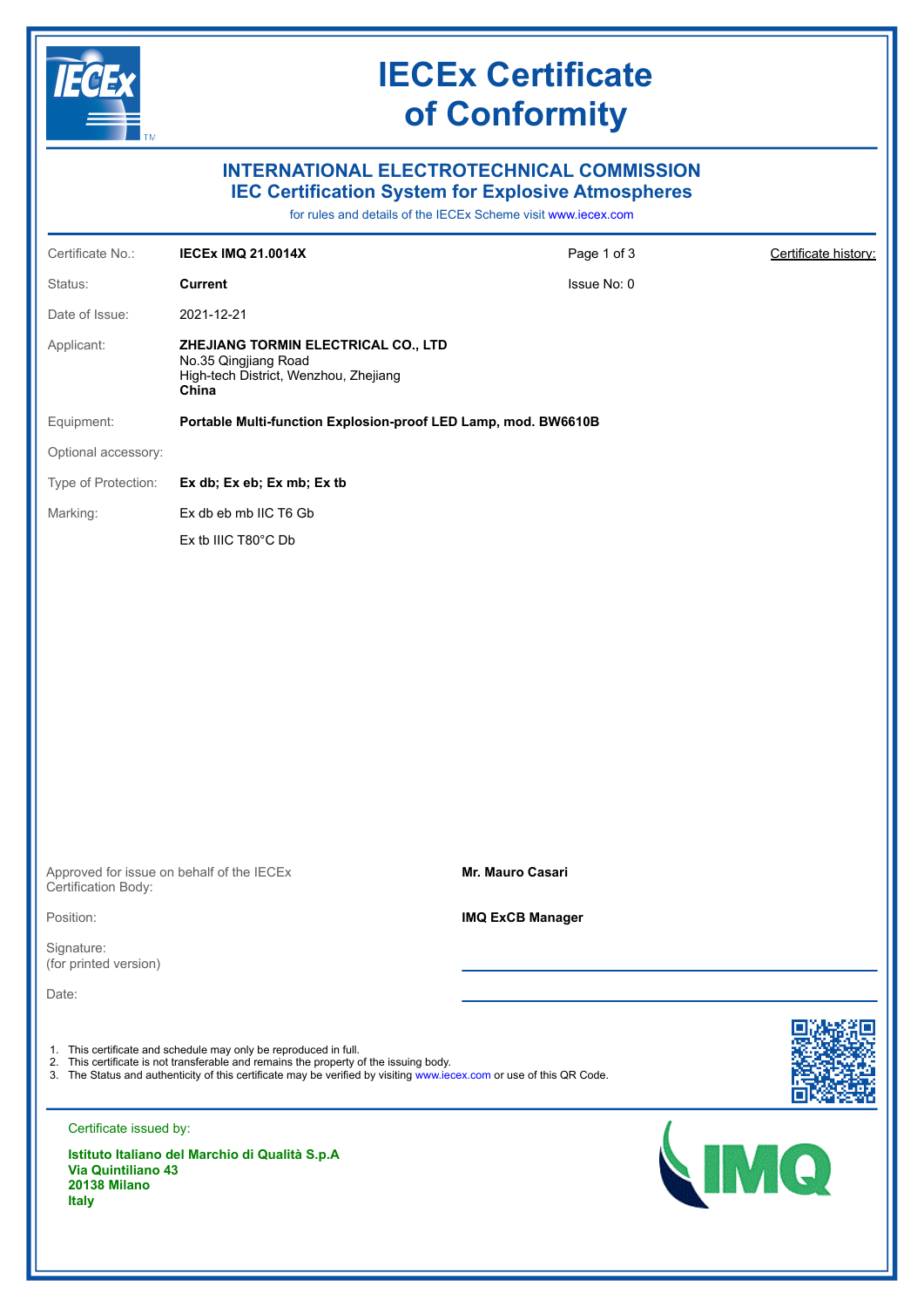

## **IECEx Certificate of Conformity**

| Certificate No.:                                                                                                                                                                                                                                                                                                                                                                                                                                                                                         | <b>IECEX IMQ 21.0014X</b>                                                                                     | Page 2 of 3 |
|----------------------------------------------------------------------------------------------------------------------------------------------------------------------------------------------------------------------------------------------------------------------------------------------------------------------------------------------------------------------------------------------------------------------------------------------------------------------------------------------------------|---------------------------------------------------------------------------------------------------------------|-------------|
| Date of issue:                                                                                                                                                                                                                                                                                                                                                                                                                                                                                           | 2021-12-21                                                                                                    | Issue No: 0 |
| Manufacturer:                                                                                                                                                                                                                                                                                                                                                                                                                                                                                            | ZHEJIANG TORMIN ELECTRICAL CO., LTD<br>No.35 Qingjiang Road<br>High-tech District, Wenzhou, Zhejiang<br>China |             |
| Additional<br>manufacturing<br>locations:                                                                                                                                                                                                                                                                                                                                                                                                                                                                |                                                                                                               |             |
| This certificate is issued as verification that a sample(s), representative of production, was assessed and tested and found to comply with the<br>IEC Standard list below and that the manufacturer's quality system, relating to the Ex products covered by this certificate, was assessed and<br>found to comply with the IECEx Quality system requirements. This certificate is granted subject to the conditions as set out in IECEx Scheme<br>Rules, IECEx 02 and Operational Documents as amended |                                                                                                               |             |
| <b>STANDARDS</b> :<br>The equipment and any acceptable variations to it specified in the schedule of this certificate and the identified documents, was found<br>to comply with the following standards                                                                                                                                                                                                                                                                                                  |                                                                                                               |             |
| IEC 60079-0:2017<br>Edition: 7.0                                                                                                                                                                                                                                                                                                                                                                                                                                                                         | Explosive atmospheres - Part 0: Equipment - General requirements                                              |             |
| Edition: 7.0                                                                                                                                                                                                                                                                                                                                                                                                                                                                                             | IEC 60079-1:2014-06 Explosive atmospheres - Part 1: Equipment protection by flameproof enclosures "d"         |             |
| IEC 60079-18:2017<br>Edition: 4.1                                                                                                                                                                                                                                                                                                                                                                                                                                                                        | Explosive atmospheres - Part 18: Protection by encapsulation "m"                                              |             |
| IEC 60079-31:2013<br>Edition:2                                                                                                                                                                                                                                                                                                                                                                                                                                                                           | Explosive atmospheres - Part 31: Equipment dust ignition protection by enclosure "t"                          |             |
| IEC 60079-7:2017<br>Edition: 5.1                                                                                                                                                                                                                                                                                                                                                                                                                                                                         | Explosive atmospheres - Part 7: Equipment protection by increased safety "e"                                  |             |
| This Certificate <b>does not</b> indicate compliance with safety and performance requirements<br>other than those expressly included in the Standards listed above.                                                                                                                                                                                                                                                                                                                                      |                                                                                                               |             |

## **TEST & ASSESSMENT REPORTS:**

A sample(s) of the equipment listed has successfully met the examination and test requirements as recorded in:

Test Report:

[IT/IMQ/ExTR21.0014/00](https://www.iecex-certs.com/#/deliverables/REPORT/79765/view)

Quality Assessment Report:

[CN/CNE/QAR19.0002/01](https://www.iecex-certs.com/#/deliverables/REPORT/68870/view)